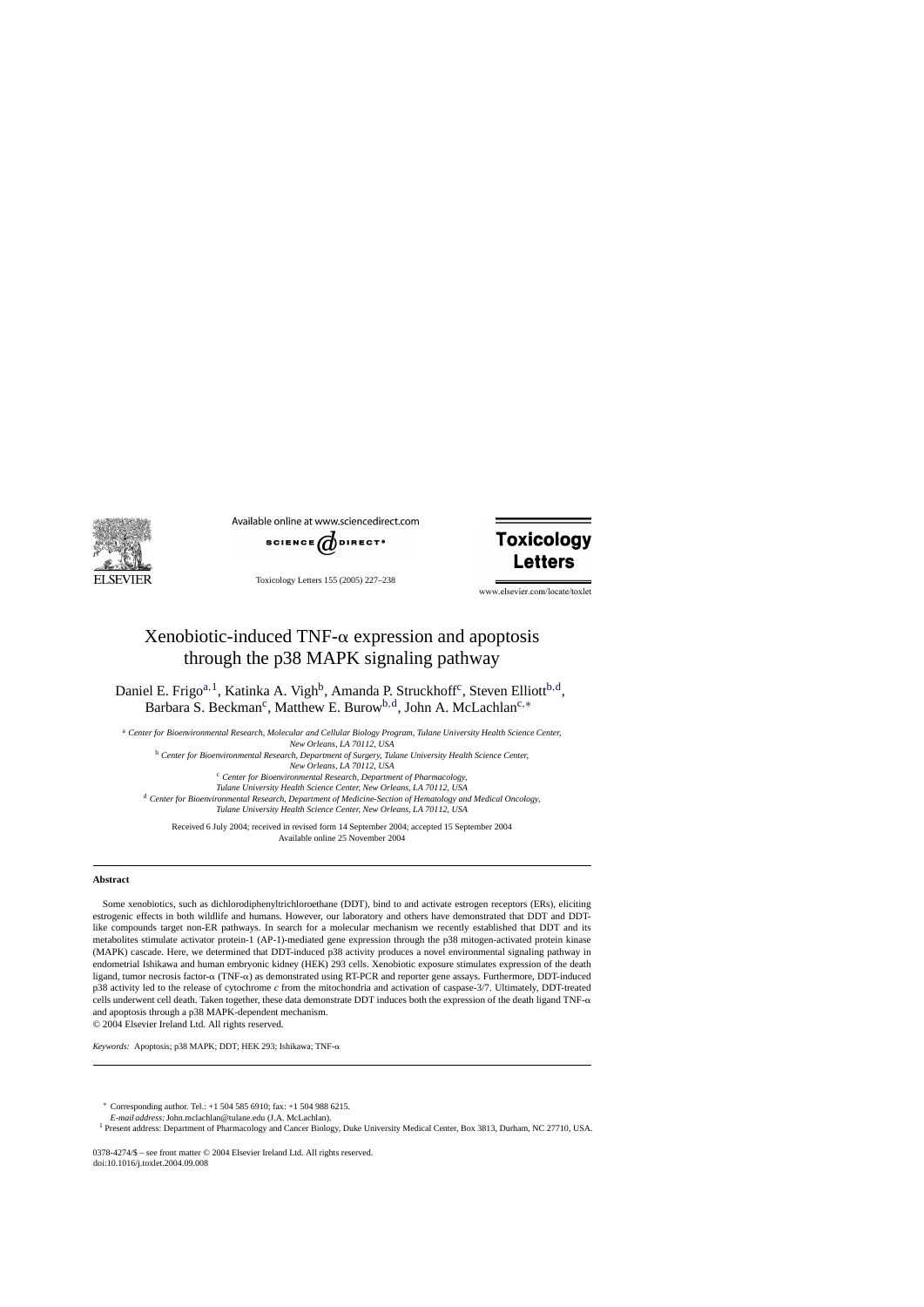## **1. Introduction**

Organochlorines represent a class of xenobiotics characterized by a chlorinated hydrocarbon backbone motif. These chemicals, found in pesticides, plastics and industrial wastes are ubiquitous environmental pollutants ([Ahlborg et al., 1995; Korach et al., 199](#page-9-0)7). Dichlorodiphenyltrichloroethane (DDT), one of the most widely used pesticides until 1973, was banned due to its adverse effects on wildlife ([Ahlborg et al.,](#page-9-0) [1995; Ware, 2001\).](#page-9-0) However, this chemical is still used in many developing countries today and exists at high concentrations along with its metabolites throughout the world, including the U.S., because of their long half-lives in soil, water and adipose tissue of animals ([Cocco et al., 2000; Mitra and Raghu, 1998; U.S. De](#page-9-0)[partment of Health and Human Services, 1992; Tyler](#page-9-0) [et al., 1998; Ware, 2001; Wolff et al., 1993\).](#page-9-0)

DDT and some of its metabolites bind the estrogen receptors (ERs) ([Klotz et al., 1996; Kuiper et al.,](#page-10-0) [1998\)](#page-10-0) and induce estrogen-like effects in exposed animals and humans ([Ahlborg et al., 1995; Gulledge et](#page-9-0) [al., 2001\).](#page-9-0) However, other mechanisms appear to exist to explain the action of DDT but are less clearly defined. For example, previous experiments performed by our laboratory and others using ER knockout mice and ER null cell lines indicate that the effects of DDT-like compounds are not solely through ERdependent mechanisms ([Frigo et al., 2002a; Ghosh et](#page-9-0) [al., 1999\).](#page-9-0) Our laboratory has demonstrated that DDT and its metabolites, dichlorodiphenyldichloroethane (DDD) and dichlorodiphenyldichloroethylene (DDE), can stimulate activator protein-1 (AP-1)-mediated gene expression through activation of the p38 mitogenactivated protein kinase (MAPK) signaling cascade ([Frigo et al., 2004\)](#page-9-0). Because p38 is a stress MAPK and stress MAPKs are often implicated in cell death, we explored the action of DDT treatment on pathways leading to cell death as a novel mechanism for this class of xenobiotics.

One mechanism of cell death is the interaction of plasma membrane receptors with their cognate ligands ([Schulze-Osthoff et al., 1998\).](#page-10-0) This binding event allows the recruitment of downstream signaling partners, which ultimately results in activation of caspases and subsequent cell death. The most common death ligands known are those of the TNF superfamily, which include tumor necrosis factor- $\alpha$  (TNF- $\alpha$ ), FasL and

TRAIL. Though TNF- $\alpha$  prompts activities other than cell death, it can function through its receptor, TNFreceptor1 (TNF-R1), to trigger apoptosis ([Leong and](#page-10-0) [Karsan, 2000\).](#page-10-0) FasL binds to its receptor, Fas, which was the first member of the TNF receptor superfamily described in terms of its function in apoptosis. TRAIL triggers apoptosis through interaction with its death receptors, DR4 and DR5 [\(Schulze-Osthoff et al., 1998\).](#page-10-0)

Death ligand/death receptor signaling can involve a mitochondrial-mediated mechanism. Apoptosis occuring through a mitochondrial pathway is triggered by pro-apoptotic members of the Bcl-2 family, such as Bid, Bad, Bak, Bik, Bim and Hrk. In response to environmental cues, these proteins engage another set of pro-apoptotic Bcl-2 members, the Bax subfamily. Bax triggers the sudden release of cytochrome *c* and subsequent activation of caspases, leading to cell death ([Fesik, 2000\).](#page-9-0) For example, ligand binding of a death receptor recruits and activates initiator caspases such as caspase-2, -8 or -10. Caspase-8 can then cleave and activates Bid, which translocates to the mitochondria and triggers Bax-subfamily proteins to release cytochrome *c*. The release of cytochrome *c* stimulates the activation of downstream effector caspases such as caspase-3, - 6, or -7, which in turn degrade cellular components, resulting in eventual death [\(Green, 2000\).](#page-9-0)

The p38 MAPK is often involved in stress-mediated signaling, which can lead to cell death [\(Whitmarsh and](#page-10-0) [Davis, 1996\).](#page-10-0) MAPK kinases (MKK) 3 and 6 phosphorylate/activate p38. Activation of p38 leads to a translocation into the nucleus, where it can then stimulate transcription factors such as AP-1 to increase the expression of various genes. Recently, the promoter of TNF- $\alpha$  has been demonstrated to contain a functional AP-1-like site ([Brinkman et al., 1999; Liu and Whisler,](#page-9-0) [1998; Newell et al., 1994; Tsai et al., 1996\),](#page-9-0) indicating expression of death ligands may be regulated by the p38 MAPK.

Here, we demonstrate that DDT induces expression of TNF- $\alpha$  and ultimately cell death in human embryonic kidney (HEK 293) and human endometrial Ishikawa cells through the p38 MAPK signaling pathway using an inhibitor of p38. In addition, we stimulated the p38 pathway using a constitutively active MKK6 mutant to further validate our findings. Finally, we implicate an apoptotic pathway involving the release of cytochrome *c* from the mitochondria and subsequent effector caspase-3/7 activation. Taken together,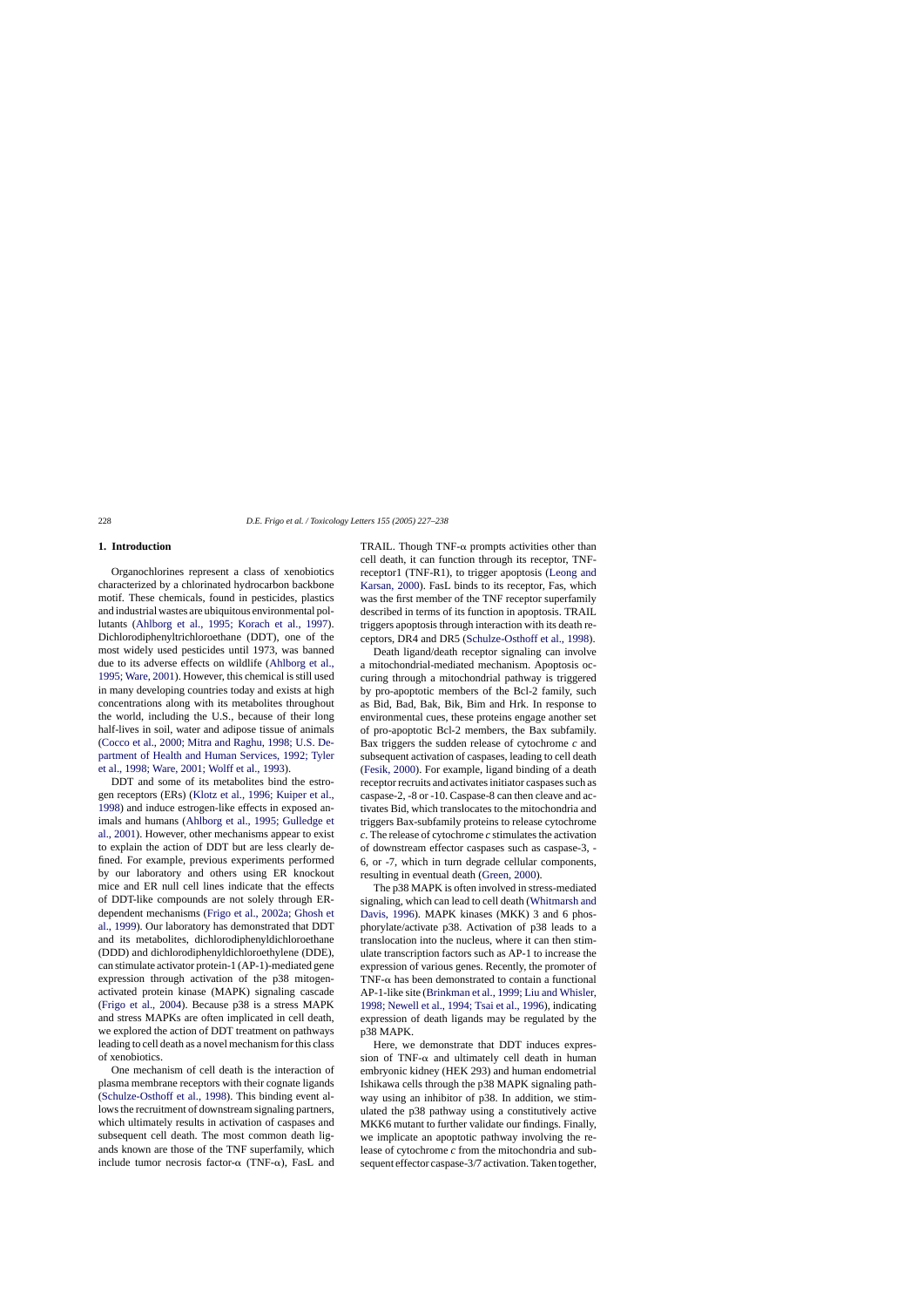<span id="page-2-0"></span>these results demonstrate a novel mechanism of DDT exposure in which stimulated p38 induces death ligand expression and ultimately apoptosis.

#### **2. Materials and methods**

#### *2.1. Chemicals*

2,2-Bis(*ortho*,*para*-dichlorophenyl)-1, 1, 1-trichloroethane (*o*,*p*'DDT) and 2,2-bis(*para*,*para*-chlorophenyl)-1,1,1-trichloroethane (*p*,*p*- DDT) were purchased from AccuStandard (New Haven, CT). All DDT metabolites were dissolved in dimethylsulfoxide (DMSO). Doxorubicin was purchased from Sigma (St. Louis, MO). SB203580 (p38 inhibitor) was purchased from Calbiochem (San Diego, CA) and dissolved in DMSO. Human TNF- $\alpha$  was purchased from R&D Systems, Inc. (Minneapolis, MN) and reconstituted in  $1 \times PBS$  containing 0.1% bovine serum albumin. Purified cytochrome *c* was purchased from Sigma (St. Louis, MO). All other chemicals were reagent grade.

#### *2.2. Cell culture*

Ishikawa human endometrial adenocarcinoma cells and HEK 293 cells were grown as previously described [\(Frigo et al., 2002a,b, 20](#page-9-0)04). HEK 293 cells were used for assays involving transfection because of their high transfection efficiencies. Both cell types used were estrogen-unresponsive [\(Frigo et al.,](#page-9-0) [2002a,b, 2004\).](#page-9-0) For experiments, cultures of cells were transferred to phenol red-free DMEM supplemented with 5% dextran-coated charcoal-treated FBS (DCC-FBS), BME amino acids, MEM non-essential amino acids, sodium pyruvate and penicillin–streptomycin and plated at a density of  $5 \times 10^5$  cells/well in 24-well plates (approximately 80% confluency) and maintained for 24 h unless otherwise described.

## *2.3. RNA isolation and RT-PCR analysis*

Ishikawa cells were treated for 0, 1, 2 or 4 h with  $p, p'$ DDT (50  $\mu$ M) and with or without a 30 min SB203580  $(6 \mu M)$  pretreatment as indicated. Kinase inhibitor concentrations were chosen based on nontoxic levels, published  $IC_{50}$  values from manufacturers, and previous experiments demonstrating inhibition of known MAPK signaling pathways [\(Alam et al., 2000;](#page-9-0) [Frigo et al., 2004](#page-9-0)). Total RNA from Ishikawa cells was isolated using TRIzol reagent (GIBCO, Carlsbad, CA). First-strand cDNA was synthesized from  $4 \mu g$ of total RNA with superscript II (Life Technologies, Rockville, MD). Amplification reactions were carried out in a total volume of  $25 \mu L$  using Platinum<sup>®</sup>PCR Supermix according to manufacturer's instructions (Life Technologies, Rockville, MD). The sequences of the primers used were as follows: TNF- $\alpha$  sense, 5'-GAGTGACAAGCCTGTAGCCCATGTTGTAGCA- $3'$  and TNF- $\alpha$  antisense,  $5'$ -GCAATGATCCCAAAbreak GTAGACCTGCCCAGACT-3'; and (hypoxanthine phosphoribosyl transferase) HPRT sense, 5'-GGCGTCGTGATTAGTGATGATG AACC-3' and HPRT antisense, 5'-CTTGCGACCTTGACCATC-TTTGGA-3' as an internal control for densitometry. The HPRT gene is a constitutively expressed housekeeping gene [\(Pernas-Alonso et al., 1999](#page-10-0)). HPRT RNA levels are very low, 1–10 molecules per cell [\(Steen et al., 1990](#page-10-0)), which makes it suitable as an endogenous mRNA control in RT-PCR for highly sensitive quantification of low copy or rare mRNAs [\(Rey et al., 2000; Specht et al., 2001](#page-10-0)). Amplification was performed in the linear range using a Gene Amp PCR System 9700 (PE Applied Biosystems, Foster City, CA) consisting of a 5 min denaturing step at 94 °C, followed by 30 cycles of 45 s at 94 °C, 45 s at 66 °C (TNF- $\alpha$ ) or 61 °C (HPRT), and 1 min at 72 °C, followed by a final extension of 7 min at  $72^{\circ}$ C. The amplified PCR products were separated by 2% agarose gel electrophoresis run at 100 V for 30 min. Products were visualized with UV light after ethidium bromide staining and identified as single bands located at the predicted size locations. All samples were normalized to the PCR signal obtained for the housekeeping gene, HPRT.

# *2.4. Transient transfection and reporter gene assay*

HEK 293 cells were used for transfection assays because of their high transfection efficiencies. For death ligand promoter luciferase assay, HEK 293 cells were transfected for 5 h with 50 ng of pTNF-1185-Luciferase in conjunction with 150 ng of empty pcDNA3.1 expression vector (Invitrogen, Carlsbad, CA) or pcDNA3-CA-MKK6 (constitutive active)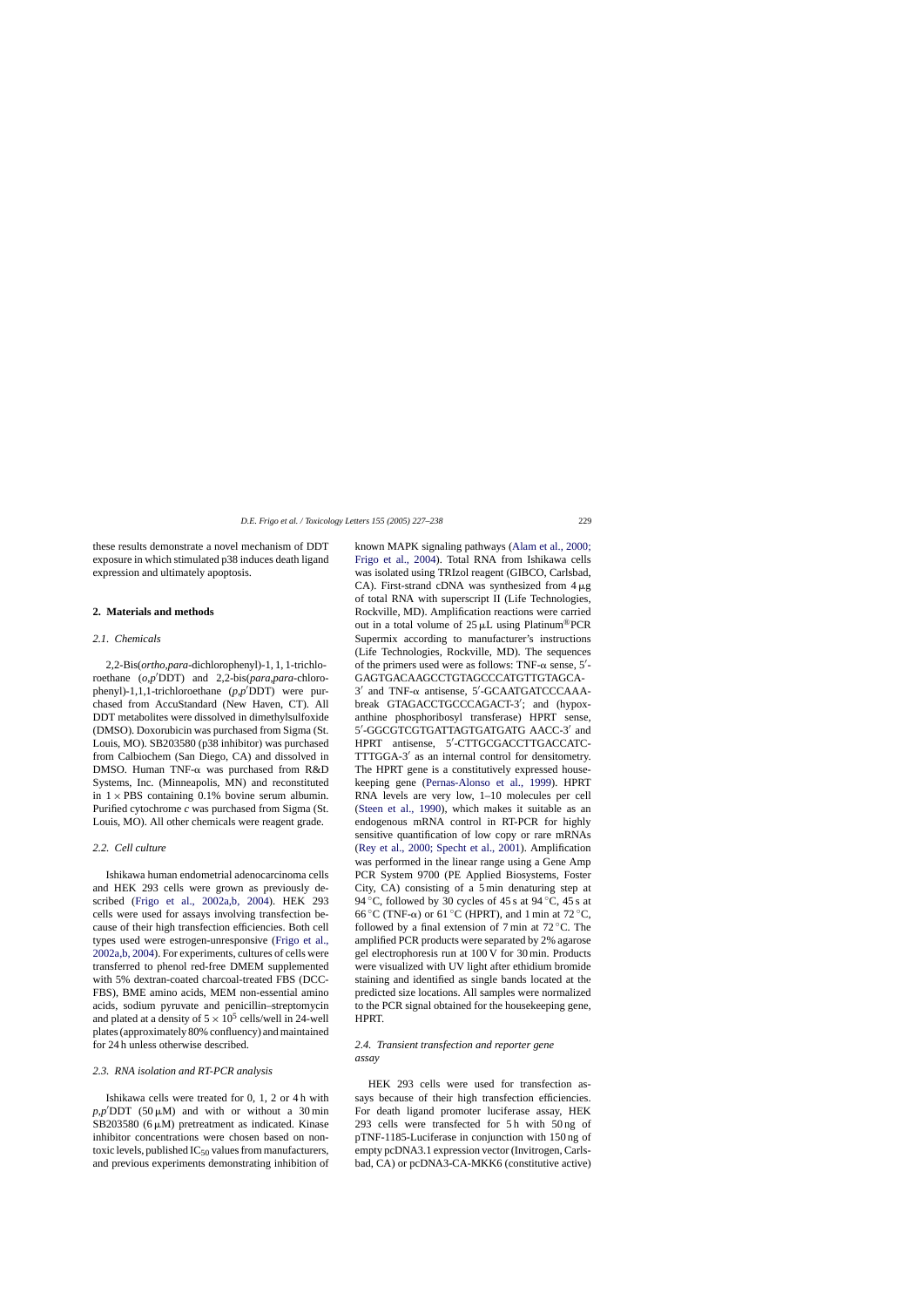(Jiahuai Han (Scripps Research Institute, La Jolla, CA)) using FuGENE  $6^{T\hat{M}}$  lipofection reagent (Roche, Indianapolis, IN) according to the manufacturer's protocol. pTNF-1185-Luciferase was generously provided by James Economou (UCLA, Los Angeles, CA). Cells were then treated overnight with DMSO (vehicle), 10, 25 or 50  $\mu$ M  $o$ , $p'$ DDT in the presence or absence of  $6 \mu$ M SB203580. In our results we have shown the data from treatments using  $25-50 \mu M$  DDT and its metabolites, which gave significant AP-1 activity as we previously demonstrated [\(Frigo et al., 2002a\).](#page-9-0) Various reports show DDT metabolite levels commonly in excess of 20 ng/ml in blood, equivalent to 63  $\mu$ M ([Martin](#page-10-0) [et al., 2002; Lopez-Carrillo et al., 2001; Longnecker et](#page-10-0) [al., 2002\)](#page-10-0) and beyond 4 mM in soils throughout North America [\(Aigner et al., 1998; Falconer et al., 1997](#page-9-0); [U.S.G.S., 2001\).](#page-9-0) Finally, cells were harvested and luciferase activity was measured as previously described ([Frigo et al., 2002a,b, 2004\)](#page-9-0). The data shown are an average of at least three independent experiments with two replicates.

### *2.5. Crystal violet assay*

For crystal violet assays, Ishikawa cells were treated with DMSO (negative control), TNF- $\alpha$  or  $o, p'$ DDT and allowed to grow for 0, 1, 2, or 3 days. Then, the media was aspirated off and each well was washed with 1 ml of  $1 \times$  PBS. Two hundred microliters of 0.5% crystal violet solution was then added to each well for 10 min, followed by two washes with  $1 \text{ ml}$  of ddH<sub>2</sub>O. Plates were allowed to dry upside down after which  $600 \mu l$  of 1% SDS was added to each well to solubilize the stain. Plates were agitated on an orbital shaker until a uniform color was seen after which the absorbance of each well was read at 570 nm on a Bio-Tek FL600 microplate reader. The data shown are an average of at least three independent experiments with three replicates.

# *2.6. Cytochrome c release assay*

Ishikawa cells  $(4 \times 10^6)$  treated overnight with vehicle (DMSO) or  $p, p'$ DDT in the presence or absence of SB203580 were harvested the following day with 0.5% EDTA–PBS, pooled together with media and washes containing floating cells, and pelleted by centrifugation at  $500 \times g$  for 3 min at 4 °C. Pellets were resuspended with buffer A, 20 mM HEPES-KOH, pH 7.5, 10 mM KCl, 1.5 mM MgCl<sub>2</sub>, 1 mM EDTA, 1 mM EGTA, 10 mM benzamidine, 1 mM dithiothreitol, 250 mM sucrose and protease and phosphatase inhibitor cocktails (Sigma), and then lysed by passing the suspension through a 25-gauge needle 15 times. Homogenates were centrifuged at  $500 \times g$  for 5 min at 4 ℃. Supernatants were further centrifuged at  $10.000 \times g$  for 30 min at 4 °C. The supernatant from the  $10,000 \times g$  spin was designated as cytosol. Twentyfive micrograms of protein from the cytosolic fraction was electrophoresed on 15% polyacrylamide gels. The proteins were transferred to a nitrocellulose membrane (Biorad, Hercules, CA), which was blocked with PBS–Tween (0.05%)–5% low-fat dry milk solution at room temperature for 1 h. The membrane was subsequently probed with polyclonal antibodies raised against cytochrome *c* (1:500 dilution, Santa Cruz, CA), cytochrome *c* oxidase (1:1000, Molecular Probes, Eugene, OR) or  $\beta$ -actin (Sigma, St. Louis, MO). After incubation at  $4^\circ$ C overnight, blots were washed three times in PBS–Tween (0.05%) solution and incubated with the appropriate secondary antibodies conjugated to horseradish peroxidase (1:10,000 dilution; Oxford, Oxford, MI) for 2 h at room temperature. After four washes with PBS–Tween solution, immunoreactive proteins were detected using the ECL chemiluminescence system (Amersham, Arlington Heights, IL) and recorded by fluorography on Hyperfilm (Amersham) according to the manufacturer's instructions. The assay was performed two times and the results of a typical experiment are shown.

## *2.7. Caspase-3/7 assay*

Cultures of Ishikawa cells were transferred to 5% DCC–FBS containing DMEM media and plated at a density of 15,000 cells/well in 96-well plates and maintained for 24 h. Cells were then pretreated with or without 6  $\mu$ M SB203580 for 30 min followed by treatment with DMSO (vehicle),  $10 \mu M$  doxorubicin (positive control), 10, 25 or 50  $\mu$ M *p*,*p*<sup> $\prime$ </sup>DDT. The Apo-ONE<sup>TM</sup> Homogeneous Caspase-3/7 assay was then performed according to the manufacturer's manual. Briefly, Apo-ONETM substrate ((Z-DEVD)2-Rhodamine 110; fluoresces when active caspase-3 or -7 cleave it) was added after 5 h of treatment and the cells were incubated overnight in 5%  $CO<sub>2</sub>$  at room temperature while shaking. The fluorescence of each well was measured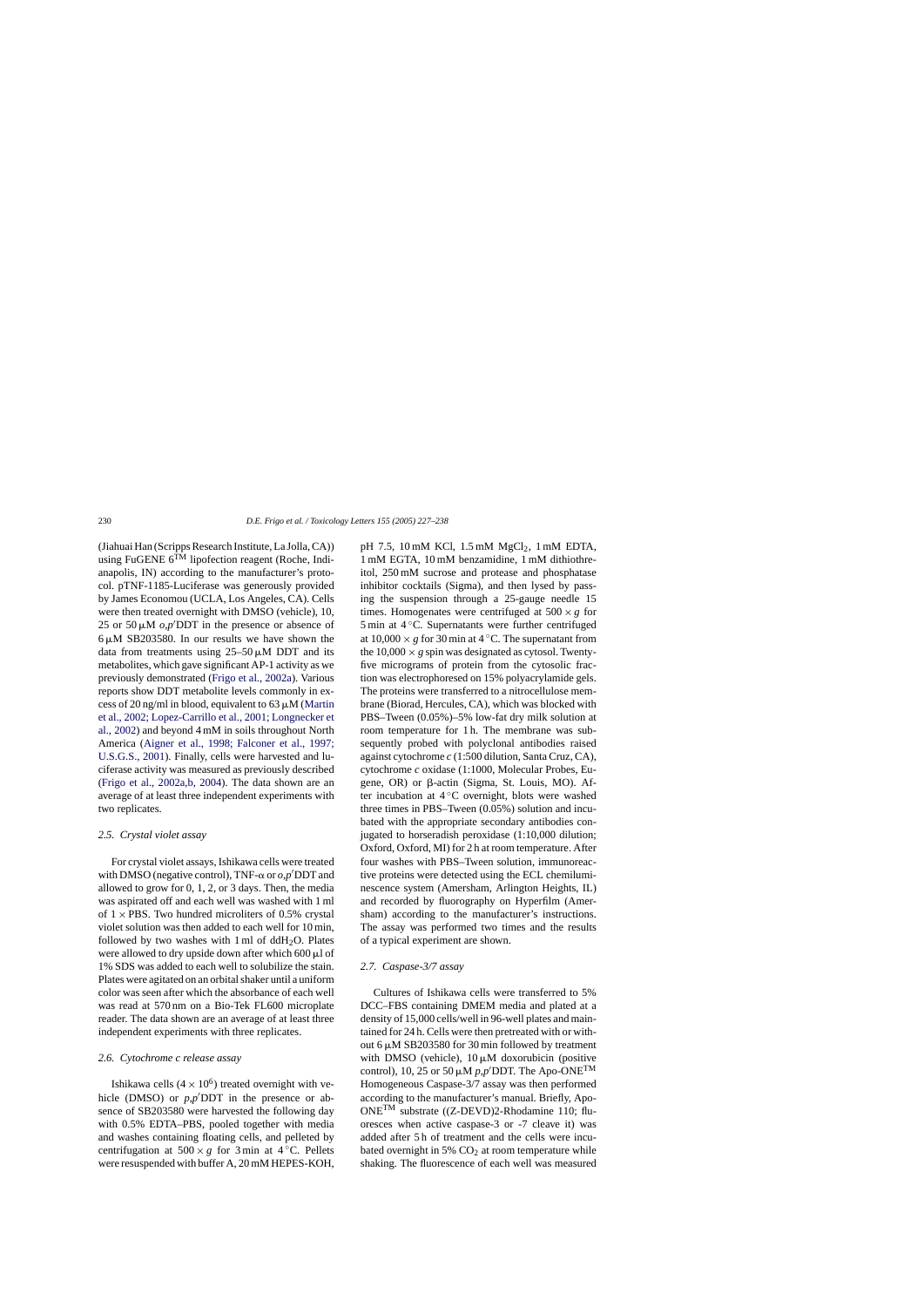the following day at an excitation wavelength of 485 nm and an emission wavelength of 530 nm using a Bio-Tek FL600 fluorescent microplate reader. The data shown are an average of four independent experiments with three replicates.

#### *2.8. Statistical analysis*

Data were analyzed using Student's *t*-test or one-way ANOVA and post hoc Tukey's multiple comparisons with GraphPad Prism, Version 3.02 (Graph-Pad Software, Inc.) as indicated in the figures. Statistically significant changes were determined at the  $p < 0.05$ ,  $p < 0.01$  or  $p < 0.001$  level as indicated for each figure.

## **3. Results**

# *3.1. DDT stimulates TNF- expression through a p38-mediated mechanism*

We sought to determine (i) whether DDT treatment increases expression of TNF- $\alpha$  given the AP-1 site located in its promoter and (ii) if so, whether the increase is mediated through the p38 MAPK. RT-PCR analysis using primers for TNF- $\alpha$  reveal  $p$ , $p'$ DDT increases the expression of TNF- $\alpha$  over a 4-h time period ([Fig. 1A](#page-5-0)). Furthermore, pretreatment with the pharmacological p38 inhibitor SB203580 inhibited the expression, indicating DDT increases  $TNF-\alpha$  expression through p38. Treatment with SB203580 alone slightly increased TNF- $\alpha$  expression, suggesting p38 basally inhibits the TNF- $\alpha$  gene. This is consistent with our previous findings that the  $p38\alpha$  and  $\beta$  isoforms when not stimulated slightly inhibit AP-1-mediated gene expression ([Frigo et al., 2004\)](#page-9-0). These findings suggest basal p38 activity may be needed to suppress TNF- $\alpha$ expression to maintain some homeostasis as p38 has been reported to be necessary for other aspects of cell homeostasis ([Cao et al., 2004; Startchik et al., 2002\)](#page-9-0). Certainly though, additional work is needed before any conclusions can be drawn regarding the role of basal p38 activity.

To further support our gene expression findings we examined the effects of DDT exposure on the promoter of TNF- $\alpha$  using a luciferase reporter gene construct linked to the promoter of TNF- $\alpha$ . Here,  $o, p'$ DDT was

used because it was found previously that  $o, p'$ DDT had greater effects in HEK 293 cells, whereas  $p, p'$ DDT had similar but greater effects in Ishikawa cells ([Frigo et](#page-9-0) [al., 2002a, 2004\).](#page-9-0)  $o, p'$ DDT stimulated the TNF- $\alpha$  promoter in a dose-dependent manner. This stimulation could be blocked with the addition of SB203580. When constitutively active MKK6, a downstream target of DDT that selectively stimulates p38 MAPK [\(Dent et](#page-9-0) [al., 2003; Frigo et al., 2004; Ichijo, 1999\), w](#page-9-0)as cotransfected into the cells in the absence of DDT exposure, a significant increase in luciferase activity was observed indicating that a p38 cascade could stimulate TNF- $\alpha$ expression [\(Fig. 1B](#page-5-0)). Taken together, these results indicate that DDT increased TNF- $\alpha$  expression through a p38-dependent mechanism.

#### *3.2. DDT induces cell death*

Activation of the TNF- $\alpha$  pathway can lead to cell death. Because DDT increased expression of TNF- $\alpha$ , we tested whether DDT could affect cell viability using the DNA dye crystal violet. Increasing amounts of TNF- $\alpha$  and similarly the previously reported estrogenic DDT metabolite, *o*,*p*- DDT ([Korach et al., 1997;](#page-10-0) [Tyler et al., 1998\),](#page-10-0) here induced cell death over a 3-day period in human endometrial Ishikawa cells ([Fig. 2\).](#page-6-0)

# *3.3. DDT-induced cytochrome c release and caspase-3/7 activity through the p38 MAPK pathway*

To better understand the mechanisms underlying DDT-induced cell death, we tested the involvement of cell death components previously shown to be activated by TNF- $\alpha$ , since we demonstrated DDT increases TNF- $\alpha$  expression. Cell death involving a mitochondrial pathway leads to the release of cytochrome *c* into the cytoplasm that can then activate downstream caspases such as caspases-3 or -7. Using antibodies that target cytochrome  $c$ , we demonstrate that DDT increased cytoplasmic cytochrome *c* levels ([Fig. 3\).](#page-6-0) Furthermore, addition of SB203580 negated this increase, indicating DDT signals the mitochondria through the p38 MAPK.

Using a caspase-3/7 substrate that fluoresces when cleaved, we also demonstrate DDT activated the effector caspase-3/7. Increasing concentrations of  $p, p'$ DDT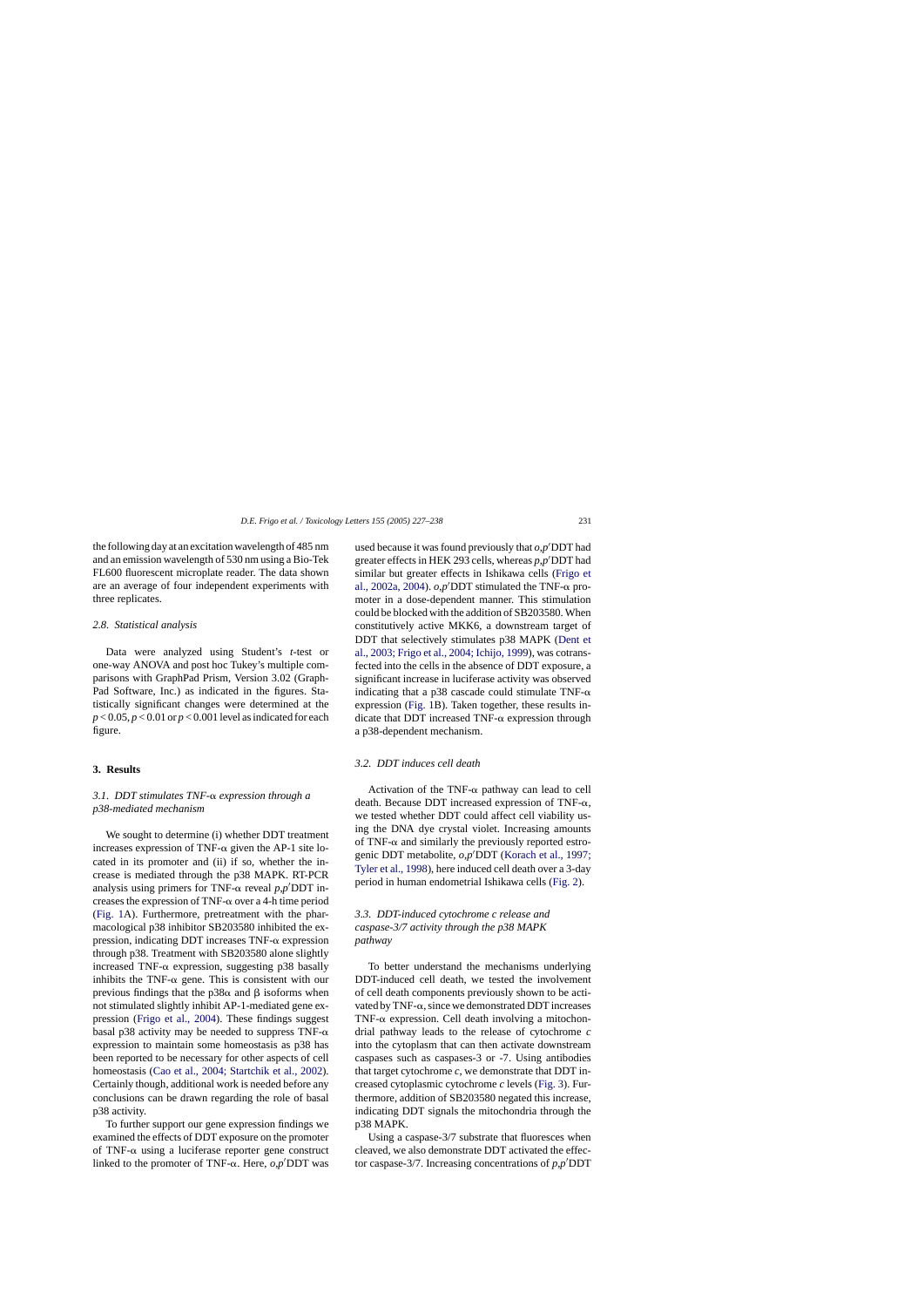<span id="page-5-0"></span>

Fig. 1.  $p, p'$ DDT increases TNF- $\alpha$  mRNA levels through p38 MAPK. (A) Ishikawa cells were treated for 0, 1, 2 or 4 h with  $p, p'$ DDT (50  $\mu$ M) with or without a 30 min SB203580 (6  $\mu$ M) pretreatment as indicated. mRNA was then isolated from the samples followed by RT-PCR using primers for TNF- or HPRT (loading control). Pictures shown are representative of three independent experiments. (B) HEK 293 cells were cotransfected 5h with 50 ng of pTNF-1185-Luciferase that contains the promoter region of TNF- $\alpha$  in conjunction with 150 ng of empty expression vector or constitutive active MKK6 expression vector (CA-MKK6). Cells transfected with CA-MKK6 were then treated overnight with vehicle (DMSO) while empty expression vector transfected cells were treated overnight with vehicle, 10, 25 or 50  $\mu$ M  $o$ , $p'$ DDT in the presence or absence of 6-M SB203580. The following day luciferase activity was measured as described in Section [2. R](#page-2-0)esults describe the mean fold activation over vehicle  $\pm$ S.E. (*n* = 4).  $^{*}p$  < 0.05, \*\*\**p* < 0.001; significant increases from control (ANOVA and Tukey's).

stimulated caspase-3/7 activity in a dose dependent manner [\(Fig. 4\)](#page-7-0). This stimulation was significantly suppressed, however, when cells were pretreated with SB203580, indicating a role for the p38 MAPK. Collectively, these data demonstrate that DDT stimulates p38-dependent cytochrome *c* release and caspase-3/7 activation, both markers of apoptosis.

# **4. Discussion**

Xenobiotics, such as the organochlorine pesticide DDT, can cause an array of effects on the cell. Much research done on these chemicals focuses on their estrogenic effects because they can act as estrogen mimics by binding to and activating ERs [\(Tyler et](#page-10-0)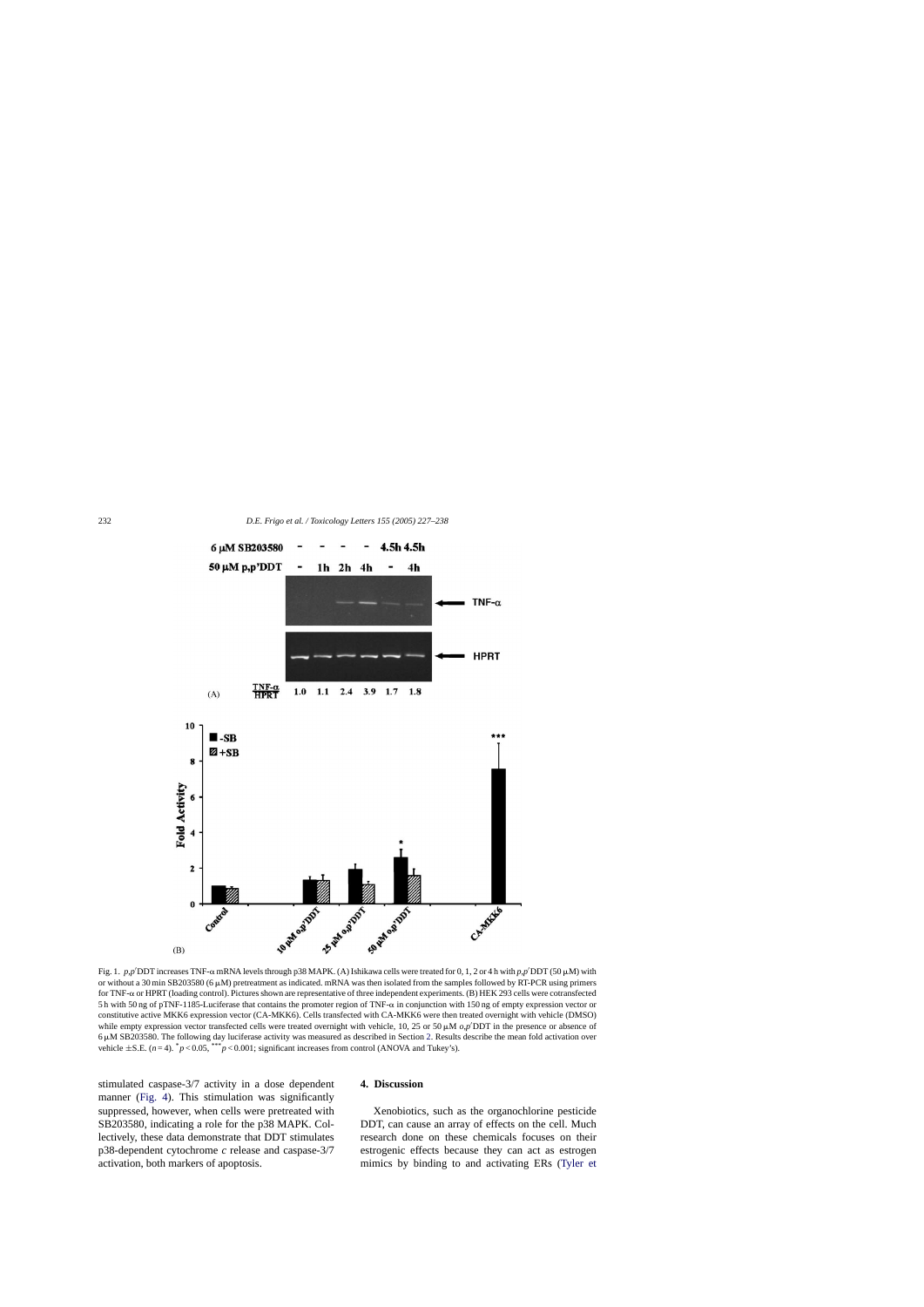<span id="page-6-0"></span>

Fig. 2. TNF- $\alpha$  and  $o$ , $p'$ DDT induce Ishikawa cell death. Ishikawa cells were treated with either TNF- $\alpha$  or  $o$ , $p'$ DDT for 0–3 days. Cells were then stained with crystal violet and the number of cells/amount of dye present was determined using a microplate reader at an absorbance of 570 nm. Results are expressed as mean percent viability  $\pm$ S.E. (*n* = 3), where untreated cells are normalized to 100%.  $\bar{p}$  < 0.05,  $\bar{p}$   $\approx$  0.001,  $\bar{p}$  < 0.001; significant decreases from 100% viability (ANOVA and Tukey's).

[al., 1998\).](#page-10-0) Recently, however, our laboratory and others demonstrated that these estrogen-like molecules also function through estrogen-independent pathways ([Enan and Matsumura, 1998; Frigo et al., 2002a, 2004;](#page-9-0) [Hatakeyama and Matsumura, 1999; Shen and Novak,](#page-9-0) [1997a,b; Tessier and Matsumura, 2001\)](#page-9-0). While these reports point to alternative signaling pathways, they fail to address biological endpoints. Here, we demonstrate a novel signaling mechanism of xenobiotics in which DDT induces TNF- $\alpha$  expression and apoptosis through a p38-mediated mechanism.

AP-1-related binding sites are located in the promoter region of TNF- $\alpha$ . These sites have been shown to be critical for death ligand gene expression [\(Brinkman](#page-9-0) [et al., 1999; Herr et al., 2000; Liu and Whisler, 1998;](#page-9-0) [Newell et al., 1994; Tsai et al., 199](#page-9-0)6). Since DDT and its metabolites stimulate AP-1 activity through a p38-mediated mechanism [\(Frigo et al., 2002a, 2004\)](#page-9-0),



Fig. 3. Treatment with SB203580 prevents release of cytochrome *c* following *p*,*p*<sup>*(DDT* treatment. Ishikawa cells were treated with DMSO,</sup>  $6 \mu$ M SB203580 or 25  $\mu$ M *p*,*p*<sup> $\prime$ </sup>DDT for 24 h, or pretreated with  $6 \mu$ M SB203580 for 1 h followed by 25  $\mu$ M *p*,*p*<sup> $\prime$ </sup>DDT for 24 h. Cells were fractionated using centrifugation and cytosolic proteins were analyzed by immunoblotting with anti-cytochrome *c*, anti-cytochrome *c* oxidase II or anti- $\beta$ -actin. Cytochrome *c* oxidase serves as a marker for mitochondrial contamination of cytosolic fractions. Five micrograms of purified cytochrome  $c$  was used as a positive control for cytochrome  $c$  staining, 25  $\mu$ g of a whole cell lysate was used as a positive control for cytochrome  $oxidase$  and anti- $\beta$ -actin was used as a control for protein loading.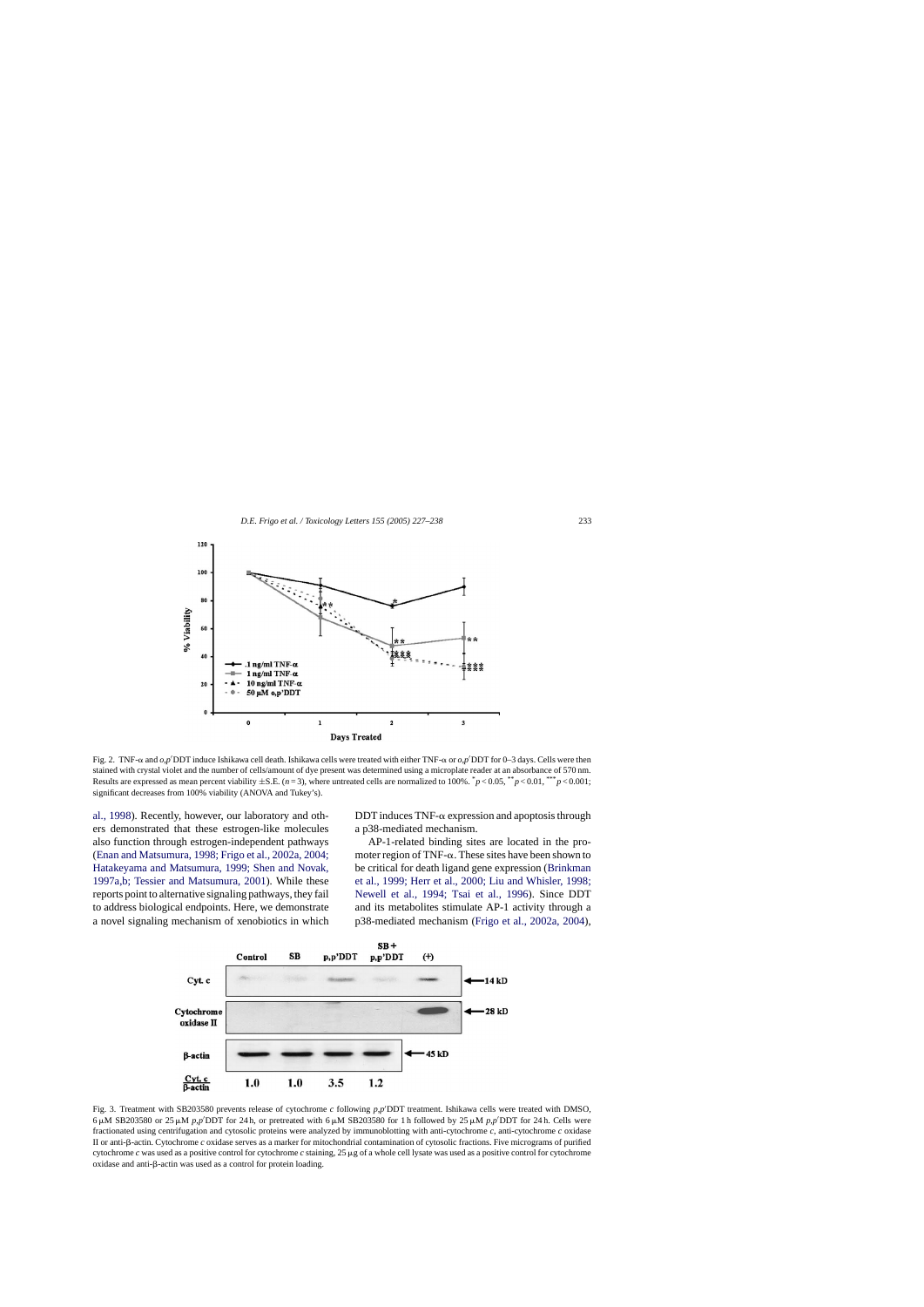<span id="page-7-0"></span>

Fig. 4. p.p<sup>/</sup>DDT induces caspase-3/7 activity. Ishikawa cells were pretreated with or without 6  $\mu$ M SB203580 for 30 min followed by treatment for 5 h with DMSO (vehicle),  $10 \mu$ M doxorubicin,  $10, 25$  or 50  $\mu$ M *p*, $p$ <sup>*I*</sup>DDT. Caspase-3/7 substrate was then added to the cells overnight. The fluorescent product was quantitated the following day on a fluorescent microplate reader. Results describe the mean fold caspase-3/7 activation over vehicle  $\pm$ S.E. ( $n=4$ ).  $p<0.05$ , \*\*\* $p<0.001$ ; significant increases from control (ANOVA and Tukey's).

we hypothesized that activation of AP-1 by DDTinduced p38 leads to the expression of the death ligand TNF- $\alpha$ , inducing an apoptotic pathway. Through use of molecular and pharmacological techniques, death ligand expression was shown to be p38 MAPK dependent. Using RT-PCR, we demonstrated  $p, p'$ DDT increased TNF- $\alpha$  mRNA levels over a 4-h period and that the increased expression could be blocked by the p38 inhibitor SB203580. Reporter gene assays were used to further examine the effects of DDT-induced p38 activity on the TNF- $\alpha$  promoter.  $o, p'$ DDT stimulated the TNF- $\alpha$  promoter in HEK 293 cells through a p38-dependent mechanism. In the experiments done in this study, it is important to note that we varied the DDT metabolite depending upon the cell line used to show the optimal effect. While we have previously shown both DDT conjoiners,  $o, p'$ DDT and  $p, p'$ DDT, stimulated p38-mediated activity, *p*,*p*<sup> $\prime$ </sup>DDT did appear to have a more significant effect on Ishikawa cells versus HEK 293 cells, whereas  $o, p'$ DDT had the greatest effect on HEK 293 cells ([Frigo et al., 2002a, 2004\).](#page-9-0) It is unclear at this time why the different cell lines interpret the extracellular signals to different extents but this may be a result of unique cell surface profiles. For example,  $o$ , $p'$ DDT and  $p$ , $p'$ DDT have been reported to have different effects on the erbB-2 plasma membrane receptor in breast cell variants [\(Shen and Novak, 1997b; Tessier](#page-10-0) [and Matsumura, 2001\).](#page-10-0) HEK 293 and Ishikawa cells containing different levels of plasma membrane receptors like erbB-2 could then differentially stimulate the downstream signaling cascade in response to one DDT metabolite over another.

When cells were transfected with a constitutively active MKK6, a p38-selective activating kinase, in the absence of any DDT treatment, there was a significant stimulation of the TNF- $\alpha$  promoter, indicating that p38 induction potentiates the TNF- $\alpha$  promoter. This is in agreement with earlier reports using murine fibroblasts and human monocytes that demonstrated TNF-R1 binding or lipopolysaccharide, respectively, leads to increased TNF- $\alpha$  expression through a p38dependent pathway ([Brinkman et al., 1999; MacKenzie](#page-9-0) [et al., 2002; Mancuso et al., 2002\).](#page-9-0) p38 MAPK signaling has been associated with the induction of cell death in multiple cell types and in response to numerous cellular stresses ([Brenner et al., 1997; Ghatan et al., 2000;](#page-9-0) [Schwenger et al., 1997; Xia et al., 199](#page-9-0)5). However, most attribute p38-induced death to direct activation of the mitochondrial/apoptosome pathway. While this may still be a possibility for DDT-induced signaling, our data demonstrate DDT may stimulate human endometrial and embryonic kidney cell death through death receptor signaling. Our crystal violet studies support the concept that increased levels of TNF- $\alpha$ ,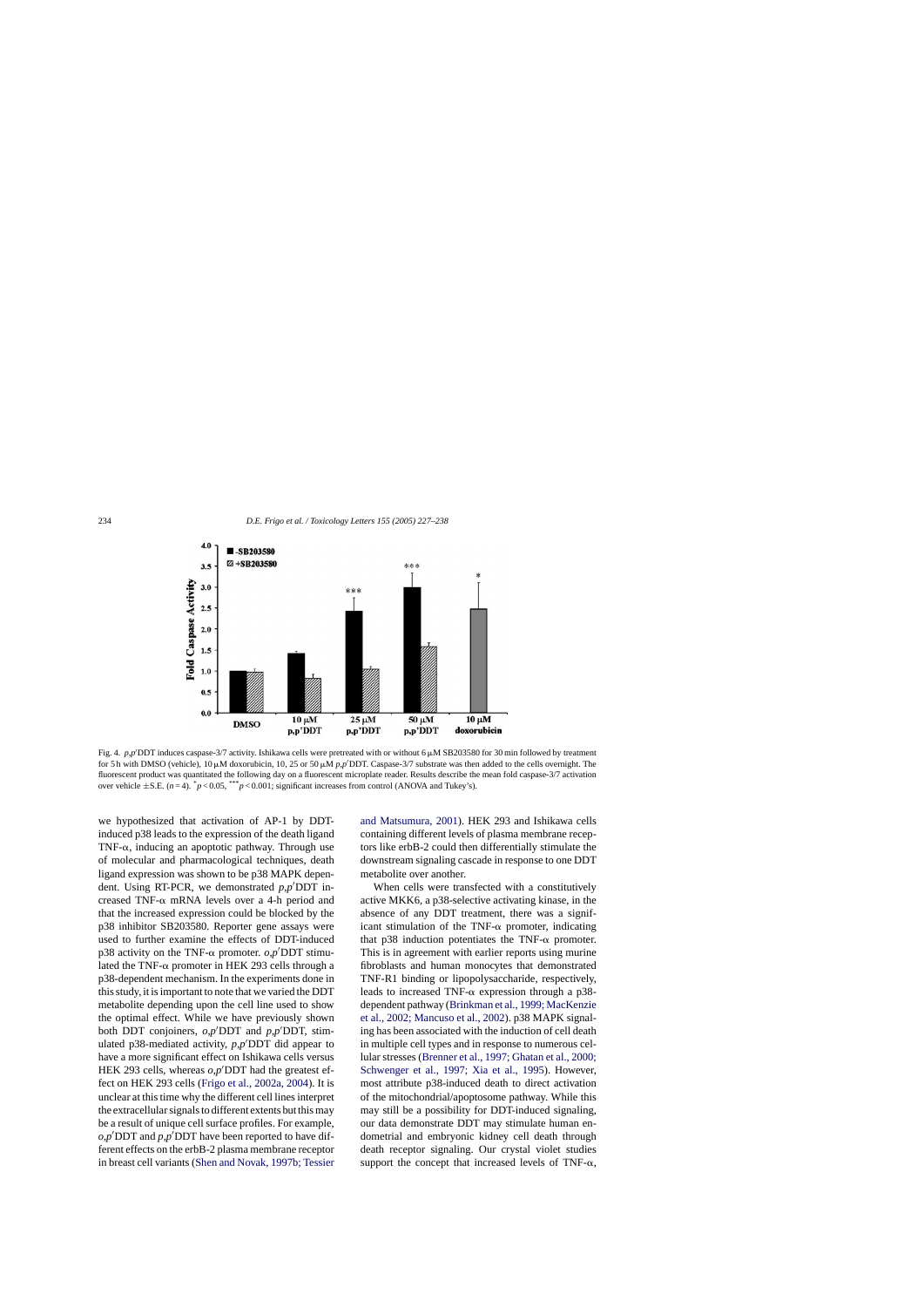<span id="page-8-0"></span>and similarly  $o, p'$ DDT, kill endometrial Ishikawa cells. This is a novel effect of  $o, p'$ DDT, given previous studies have focused on  $o, p'$ DDT's ability to mimic the proliferative hormone estrogen [\(Korach et al., 1997;](#page-10-0) [Tyler et al., 1998\).](#page-10-0) The increase in cell death at the last time point measured (day 3) still shows a decrease in cell viability, suggesting that much of the cell death we are seeing is not a result of early signaling pathways, rather expression of secondary or even tertiary genes such as TNF- $\alpha$  may be necessary to carry out significant levels of DDT-induced cell death. Additionally, we demonstrated previously that DDT-induced AP-1 activity was in part dependent on a positive feedback loop where selected organochlorines increase the expression of the AP-1 component gene *c-jun* ([Frigo et](#page-9-0) [al., 2004\).](#page-9-0) Hence, it may take longer just to get enough AP-1 activity to drive significant death ligand expression.

*p*,*p*- DDT significantly induced cytochrome *c* release from the mitochondria and caspase-3/7 activity, both markers of apoptosis. However, since crystal violet is only an indicator of cell death, we cannot rule out the possibility that some necrosis may be occurring. In fact, TNF- $\alpha$  itself can lead to necrosis ([Leong and Karsan,](#page-10-0) [2000\).](#page-10-0) Other reports indicate different environmental stresses, such as cobalt chloride, carbon monoxide and UV light, induce cytochrome *c* release and caspase-3/7 activity through a p38-mediated mechanism [\(Kimura](#page-10-0) [et al., 1998; Zhang et al., 2003; Zou et al., 2002\).](#page-10-0) Consistent with this, when p38 was blocked by SB203580 in Ishikawa cells, no significant cytochrome *c* release or caspase-3/7 activity was observed, indicating that activation of p38 is essential in DDT-induced cell death.

In summary, our results demonstrate the widespread environmental contaminant DDT drives the expression of the death ligand TNF- $\alpha$  through p38 potentiation of AP-1-like factors. DDT-induced p38 MAPK activity caused release of cytochrome *c* from the mitochondria and subsequent activation of the downstream effector caspase-3/7. While a direct link between DDTstimulated TNF- $\alpha$  expression and cell death has not been made, the similarities in DDT and TNF- $\alpha$  cell death pathways in conjunction with the presence of delayed cell death suggest that increased TNF- $\alpha$  levels



Fig. 5. Potential model for DDT-induced cell death. DDT stimulates AP-1-related transcription factors through a p38-mediated mechanism. The signaled transcription factors can then increase expression of various pro-apoptotic proteins such as  $TNF-\alpha$ , which can cause cell death through mitochondrial release of cytochrome *c* and the activation of caspase-3/7.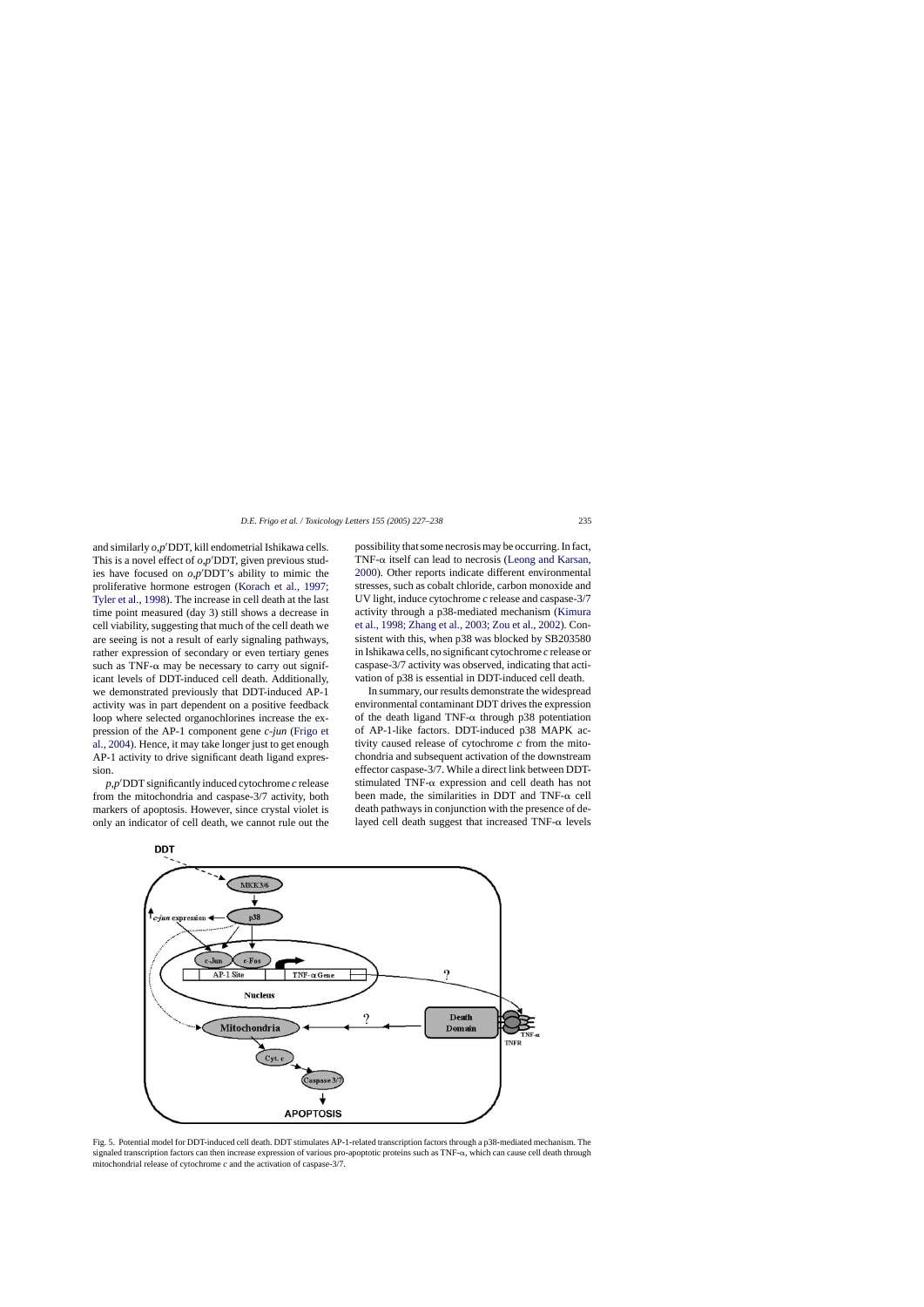<span id="page-9-0"></span>may in part be responsible for DDT-mediated cell death. The increased TNF- $\alpha$  levels could lead to the ligation of TNF- $\alpha$  to its cognate receptor, prompting signaling to the mitochondria. The release of pro-apoptotic factors such as cytochrome *c* from mitochondria then would activate the effector caspases-3/7. These downstream effector caspases ultimately cleave protein targets that result in the completion of the apoptotic program. A working model is represented in [Fig. 5.](#page-8-0) These data represent an alternative pathway to help understand how xenobiotics affect both wildlife and humans, thus allowing us to interpret and, in turn, build on previous unexplained phenomenon.

#### **Acknowledgements**

The authors are grateful to Meaghan A. Charkowick and William A Toscano for critical reading of this manuscript. This work was supported by Department of Energy Grant DE-FC26-00NT40843 (to J.A.M.), Office of Naval Research Grant N00014-99-1-0763 (to J.A.M. and M.E.B.), Center for Disease Control Grant RO6/CCR419466-02 (to J.A.M. and B.S.B.) and the Cancer Association of Greater New Orleans (to D.E.F.).

#### **References**

- Ahlborg, U.G., Lipworth, L., Titus-Ernstoff, L., Hsieh, C.C., Hanberg, A., Baron, J., Trichopoulos, D., Adami, H.O., 1995. Organochlorine compounds in relation to breast cancer, endometrial cancer, and endometriosis: an assessment of the biological and epidemiological evidence. Crit. Rev. Toxicol. 25, 463–531.
- Aigner, E.J., Leone, A.D., Falconer, R.L., 1998. Concentrations and enantiomeric ratios of organochlorine pesticides in soils from the U.S. corn belt. Environ. Sci. Technol. 32, 1162–1168.
- Alam, J., Wicks, C., Stewart, D., Gong, P., Touchard, C., Otterbein, S., Choi, A.M., Burow, M.E., Tou, J., 2000. Mechanism of heme oxygenase-1 gene activation by cadmium in MCF-7 mammary epithelial cells. Role of p38 kinase and Nrf2 transcription factor. J. Biol. Chem. 275, 27694–27702.
- Brenner, B., Koppenhoefer, U., Weinstock, C., Linderkamp, O., Lang, F., Gulbins, E., 1997. Fas- or ceramide-induced apoptosis is mediated by a Rac1-regulated activation of Jun Nterminal kinase/p38 kinases and GADD153. J. Biol. Chem. 272, 22173–22181.
- Brinkman, B.M., Telliez, J.B., Schievella, A.R., Lin, L.L., Goldfeld, A.E., 1999. Engagement of tumor necrosis factor (TNF) receptor 1 leads to ATF-2- and p38 mitogen-activated protein

kinase-dependent TNF-alpha gene expression. J. Biol. Chem. 274, 30882–30886.

- Cao, W., Daniel, K.W., Robidoux, J., Puigserver, P., Medvedev, A.V., Bai, X., Floering, L.M., Spiegelman, B.M., Collins, S., 2004. p38 mitogen-activated protein kinase is the central regulator of cyclic AMP-dependent transcription of the brown fat uncoupling protein 1 gene. Mol. Cell. Biol. 24, 3057–3067.
- Cocco, P., Kazerouni, N., Zahm, S.H., 2000. Cancer mortality and environmental exposure to DDE in the United States. Environ. Health Perspect. 108, 1–4.
- Dent, P., Yacoub, A., Fisher, P.B., Hagan, M.P., Grant, S., 2003. MAPK pathways in radiation responses. Oncogene 22, 5885–5896.
- Enan, E., Matsumura, F., 1998. Activation of c-Neu tyrosine kinase by  $o$ , $p'$ -DDT and beta-HCH in cell-free and intact cell preparations from MCF-7 human breast cancer cells. J. Biochem. Mol. Toxicol. 12, 83–92.
- Falconer, R.L., Bidleman, T.F., Szeto, S.Y., 1997. Chiral pesticides in soils of the Fraser Valley, British Columbia. J. Agric. Food Chem. 45, 1946–1951.
- Fesik, S.W., 2000. Insights into programmed cell death through structural biology. Cell 103, 273–282.
- Frigo, D.E., Burow, M.E., Mitchell, K.A., Chiang, T.C., McLachlan, J.A., 2002a. DDT and its metabolites alter gene expression in human uterine cell lines through estrogen receptorindependent mechanisms. Environ. Health Perspect. 110, 1239– 1245.
- Frigo, D.E., Duong, B.N., Melnik, L.I., Schief, L.S., Collins-Burow, B.M., Pace, D.K., McLachlan, J.A., Burow, M.E., 2002b. Flavonoid phytochemicals regulate activator protein-1 signal transduction pathways in endometrial and kidney stable cell lines. J. Nutr. 132, 1848–1853.
- Frigo, D.E., Tang, Y., Beckman, B.S., Scandurro, A.B., Alam, J., Burow, M.E., McLachlan, J.A., 2004. Mechanism of AP-1 mediated gene expression by select organochlorines through the p38 MAPK pathway. Carcinogenesis 25, 249–261.
- Ghatan, S., Larner, S., Kinoshita, Y., Hetman, M., Patel, L., Xia, Z., Youle, R.J., Morrison, R.S., 2000. p38 MAP kinase mediates bax translocation in nitric oxide-induced apoptosis in neurons. J. Cell. Biol. 150, 335–347.
- Ghosh, D., Taylor, J.A., Green, J.A., Lubahn, D.B., 1999. Methoxychlor stimulates estrogen-responsive messenger ribonucleic acids in mouse uterus through a non-estrogen receptor (non-ER) alpha and non- ER beta mechanism. Endocrinology 140, 3526–3533.
- Green, D.R., 2000. Apoptotic pathways: paper wraps stone blunts scissors. Cell 102, 1–4.
- Gulledge, C.C., Burow, M.E., McLachlan, J.A., 2001. Endocrine disruption in sexual differentiation and puberty. What do pseudohermaphroditic polar bears have to do with the practice of pediatrics? Pediatr. Clin. North Am. 48, 1223–1240.
- Hatakeyama, M., Matsumura, F., 1999. Correlation between the activation of Neu tyrosine kinase and promotion of foci formation induced by selected organochlorine compounds in the MCF-7 model system. J. Biochem. Mol. Toxicol. 13, 296–302.
- Herr, I., Posovszky, C., Di Marzio, L.D., Cifone, M.G., Boehler, T., Debatin, K.M., 2000. Autoamplification of apoptosis follow-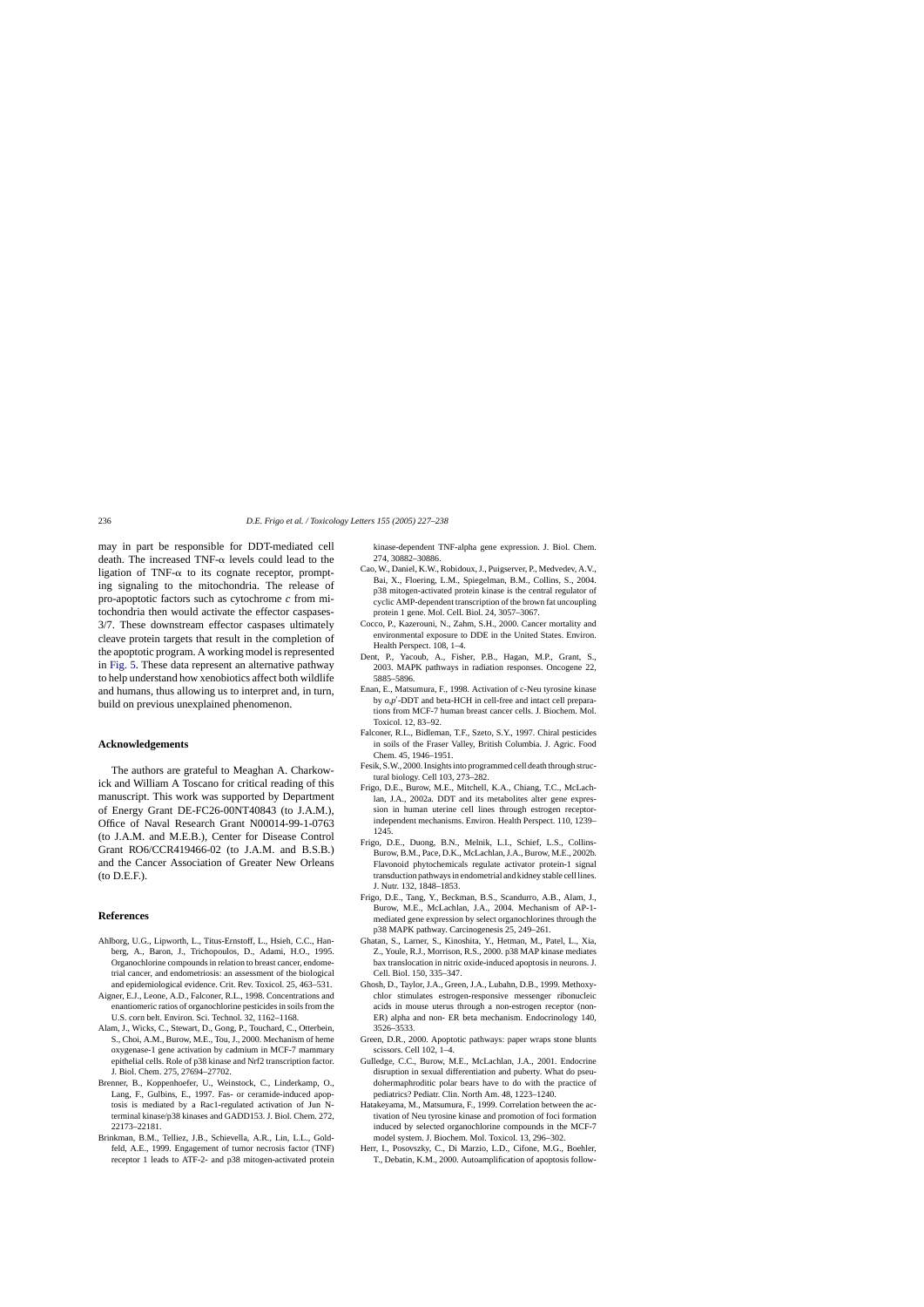<span id="page-10-0"></span>ing ligation of CD95-L, TRAIL and TNF-alpha. Oncogene 19, 4255–4262.

- Ichijo, H., 1999. From receptors to stress-activated MAP kinases. Oncogene 18, 6087–6093.
- Kimura, C., Zhao, Q.L., Kondo, T., Amatsu, M., Fujiwara, Y., 1998. Mechanism of UV-induced apoptosis in human leukemia cells: roles of Ca2+/Mg(2+)-dependent endonuclease, caspase-3, and stress-activated protein kinases. Exp. Cell. Res. 239, 411–422.
- Klotz, D.M., Beckman, B.S., Hill, S.M., McLachlan, J.A., Walters, M.R., Arnold, S.F., 1996. Identification of environmental chemicals with estrogenic activity using a combination of in vitro assays. Environ. Health Perspect. 104, 1084–1089.
- Korach, K.S., Davis, V.L., Curtis, S.W., Bocchinfuso, W.P., 1997. Xenoestrogens and estrogen receptor action. In: Thomas, J.A., Colby, H.D. (Eds.), Endocrine Toxicology. Taylor & Francis, Bristol, pp. 181–211.
- Kuiper, G.G., Lemmen, J.G., Carlsson, B., Corton, J.C., Safe, S.H., van der Saag, P.T., van der Burg, B., Gustafsson, J.A., 1998. Interaction of estrogenic chemicals and phytoestrogens with estrogen receptor beta. Endocrinology 139, 4252–4263.
- Leong, K.G., Karsan, A., 2000. Signaling pathways mediated by tumor necrosis factor alpha. Histol. Histopathol. 15, 1303–1325.
- Liu, B., Whisler, R.L., 1998. Transcriptional activation and redox regulation of the tumor necrosis factor-alpha promoter in human T cells: role of the CRE/kappa3 promoter region. J. Interferon Cytokine Res. 18, 999–1007.
- Longnecker, M., Klebanoff, M., Brock, J., Zhou, H., Gray, K., Needham, L., Wilcox, A., 2002. Maternal serum level of 1,1-dichloro-2,2-bis(p-chlorophenyl)ethylene and risk of cryptorchidism, hypospadias, and polythelia among male offspring. Am. J. Epidemiol. 155, 313–322.
- Lopez-Carrillo, L., Torres-Sanchez, L., Moline, J., Ireland, K., Wolff, M.S., 2001. Breast-feeding and serum  $p, p'$ DDT levels among Mexican women of childbearing age: a pilot study. Environ. Res. 87, 131–135.
- MacKenzie, S., Fernandez-Troy, N., Espel, E., 2002. Posttranscriptional regulation of TNF-alpha during in vitro differentiation of human monocytes/macrophages in primary culture. J. Leukoc. Biol. 71, 1026–1032.
- Mancuso, G., Midiri, A., Beninati, C., Piraino, G., Valenti, A., Nicocia, G., Teti, D., Cook, J., Teti, G., 2002. Mitogen-activated protein kinases and NF-kappa B are involved in TNF- alpha responses to group B streptococci. J. Immunol. 169, 1401–1409.
- Martin Jr., S., Harlow, S., Sowers, M., Longnecker, M., Garabrant, D., Shore, D., Sandler, D., 2002. DDT metabolite and androgens in African-American farmers. Epidemiology 13, 454–458.
- Mitra, J., Raghu, K., 1998. Long-term DDT pollution in tropical soils: effect of DDT and degradation products on soil microbial activities leading to soil fertility. Bull. Environ. Contam. Toxicol. 60, 585–591.
- Newell, C.L., Deisseroth, A.B., Lopez-Berestein, G., 1994. Interaction of nuclear proteins with an AP-1/CRE-like promoter sequence in the human TNF-alpha gene. J. Leukoc. Biol. 56, 27–35.
- Pernas-Alonso, R., Morelli, F., di Porzio, U., Perrone-Capano, C., 1999. Multiplex semi-quantitative reverse transcriptasepolymerase chain reaction of low abundance neuronal mRNAs. Brain Res. Brain Res. Protoc. 4, 395–406.
- Rey, J.M., Pujol, P., Callier, P., Cavailles, V., Freiss, G., Maudelonde, T., Brouillet, J.P., 2000. Semiquantitative reverse transcriptionpolymerase chain reaction to evaluate the expression patterns of genes involved in the oestrogen pathway. J. Mol. Endocrinol. 24, 433–440.
- Schulze-Osthoff, K., Ferrari, D., Los, M., Wesselborg, S., Peter, M.E., 1998. Apoptosis signaling by death receptors. Eur. J. Biochem. 254, 439–459.
- Schwenger, P., Bellosta, P., Vietor, I., Basilico, C., Skolnik, E.Y., Vilcek, J., 1997. Sodium salicylate induces apoptosis via p38 mitogen-activated protein kinase but inhibits tumor necrosis factor-induced c-Jun N-terminal kinase/stress-activated protein kinase activation. Proc. Natl. Acad. Sci. U.S.A. 94, 2869–2873.
- Shen, K., Novak, R.F., 1997a. DDT stimulates c-erbB2, c-met, and STATS tyrosine phosphorylation, Grb2- Sos association, MAPK phosphorylation, and proliferation of human breast epithelial cells. Biochem. Biophys. Res. Commun. 231, 17–21.
- Shen, K., Novak, R.F., 1997b. Differential effects of aroclors and DDT on growth factor gene expression and receptor tyrosine kinase activity in human breast epithelial cells. Adv. Exp. Med. Biol. 407, 295–302.
- Specht, K., Richter, T., Muller, U., Walch, A., Werner, M., Hofler, H., 2001. Quantitative gene expression analysis in microdissected archival formalin-fixed and paraffin-embedded tumor tissue. Am. J. Pathol. 158, 419–429.
- Startchik, I., Morabito, D., Lang, U., Rossier, M.F., 2002. Control of calcium homeostasis by angiotensin II in adrenal glomerulosa cells through activation of p38 MAPK. J. Biol. Chem. 277, 24265–24273.
- Steen, A.M., Luthman, H., Hellgren, D., Lambert, B., 1990. Levels of hypoxanthine phosphoribosyltransferase RNA in human cells. Exp. Cell Res. 186, 236–244.
- Tessier, D.M., Matsumura, F., 2001. Increased ErbB-2 tyrosine kinase activity, MAPK phosphorylation, and cell proliferation in the prostate cancer cell line LNCaP following treatment by select pesticides. Toxicol. Sci. 60, 38–43.
- Tsai, E.Y., Jain, J., Pesavento, P.A., Rao, A., Goldfeld, A.E., 1996. Tumor necrosis factor alpha gene regulation in activated T cells involves ATF-2/Jun and NFATp. Mol. Cell. Biol. 16, 459–467.
- Tyler, C.R., Jobling, S., Sumpter, J.P., 1998. Endocrine disruption in wildlife: a critical review of the evidence. Crit. Rev. Toxicol. 28, 319–361.
- U.S. Department of Health & Human Services, 1992. Toxicological profile for 4,4'-DDT, 4,4'-DDE, 4,4'-DDD. In: C.I. Corporation (Ed.), U.S. Department of Health & Human Services, Public Health Service, Agency for Toxic Substances and Disease Registry, Atlanta.
- U.S.G.S., 2001. Summary Statistics for Organochlorine Compounds in Whole Fish, vol. 1992–1998. United States Geological Survey, Reston.
- Ware, G.W., 2001. An Introduction to Insecticides, third ed. University of Minnesota, Minneapolis.
- Whitmarsh, A.J., Davis, R.J., 1996. Transcription factor AP-1 regulation by mitogen-activated protein kinase signal transduction pathways. J. Mol. Med. 74, 589–607.
- Wolff, M.S., Toniolo, P.G., Lee, E.W., Rivera, M., Dubin, N., 1993. Blood levels of organochlorine residues and